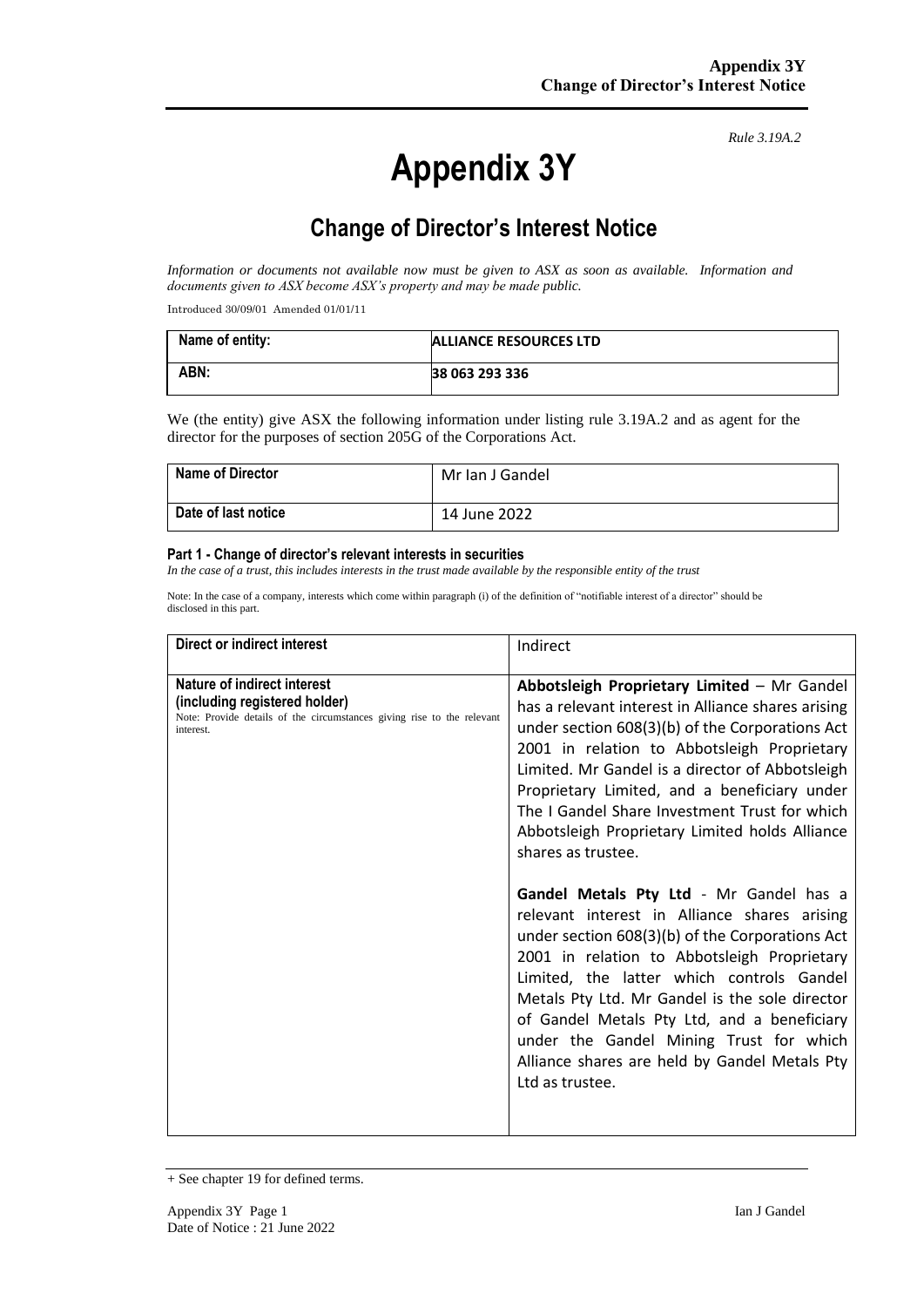| Date of change                                                                                                                                                          | 14 June 2022 to 20 June 2022                                                                                                                                        |  |
|-------------------------------------------------------------------------------------------------------------------------------------------------------------------------|---------------------------------------------------------------------------------------------------------------------------------------------------------------------|--|
| No. of securities held prior to change                                                                                                                                  | Ordinary<br><b>Shares</b><br>(a)<br>67,934,451<br>Abbotsleigh Proprietary Limited<br>The I Gandel Share<br>(ATF<br>Investment Trust)                                |  |
|                                                                                                                                                                         | (b) Ordinary Shares - Gandel<br>146,151,993<br>Metals Pty Ltd (ATF Gandel<br>Mining Trust)                                                                          |  |
| <b>Class</b>                                                                                                                                                            | <b>Ordinary Shares</b>                                                                                                                                              |  |
| Number acquired                                                                                                                                                         | (a) Nil by Abbotsleigh Proprietary Limited (ATF<br>The I Gandel Share Investment Trust)<br>(b) 121,987 by Gandel Metals Pty Ltd (ATF<br><b>Gandel Mining Trust)</b> |  |
| Number disposed                                                                                                                                                         | Nil                                                                                                                                                                 |  |
| <b>Value/Consideration</b><br>Note: If consideration is non-cash, provide details<br>and estimated valuation                                                            | $(a)$ \$Nil<br>(b) $$21,957.66$<br>(at \$0.18 per share)                                                                                                            |  |
| No. of securities held after change                                                                                                                                     | (a) Ordinary Shares -<br>67,934,451<br>Abbotsleigh Proprietary<br>Limited (ATF The I Gandel<br>Share Investment Trust)                                              |  |
|                                                                                                                                                                         | (b) Ordinary Shares - Gandel<br>146,273,980<br>Metals Pty Ltd (ATF Gandel<br>Mining Trust)                                                                          |  |
| Nature of change<br>Example: on-market trade, off-market trade, exercise of options, issue of<br>securities under dividend reinvestment plan, participation in buy-back | Off-market takeover bid acceptances received<br>by the bidder.                                                                                                      |  |

<sup>+</sup> See chapter 19 for defined terms.